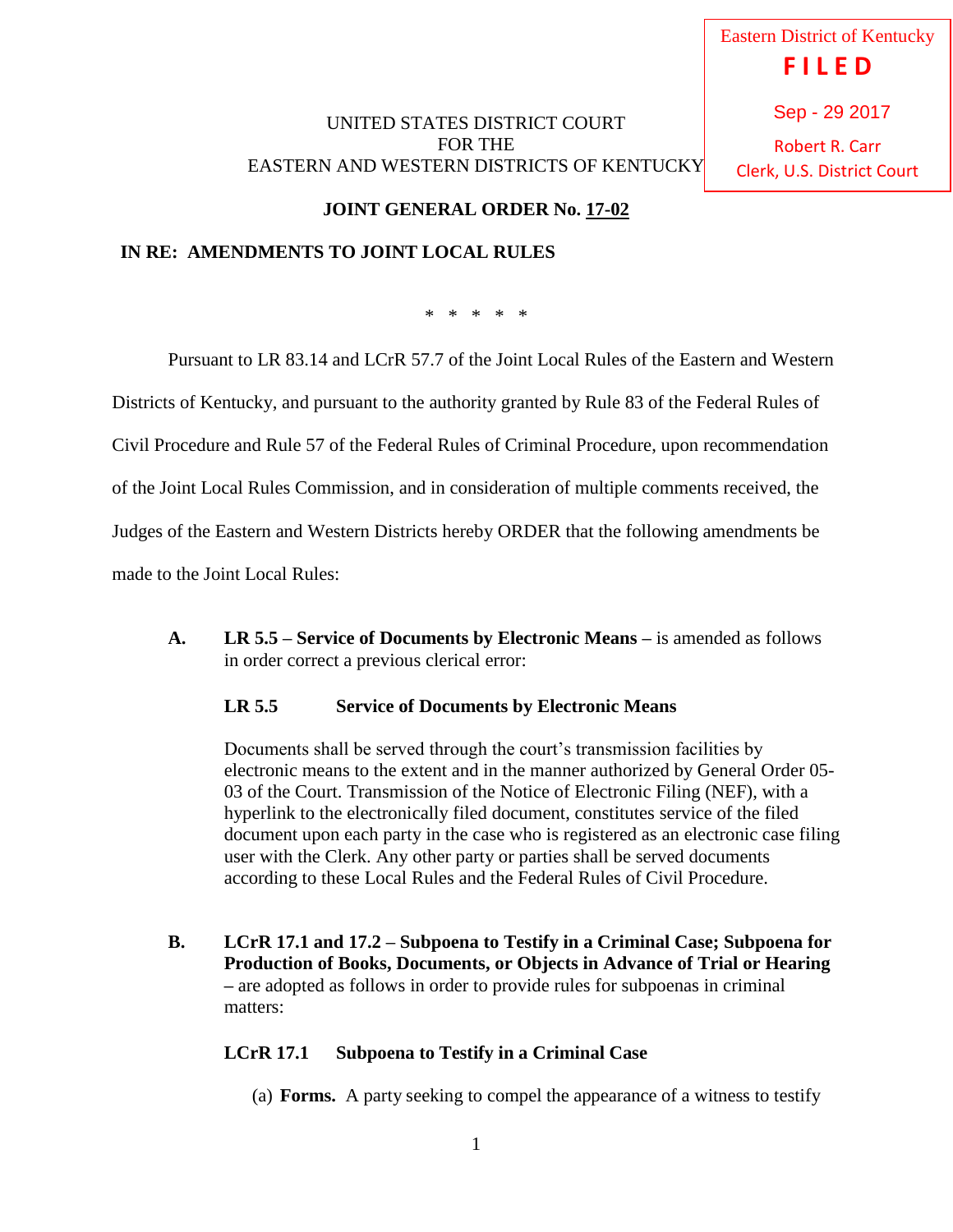at a criminal proceeding pursuant to Rule 17(a) or (b) of the Federal Rules of Criminal Procedure, or a party seeking to compel the appearance of a witness to testify and bring documents to a criminal proceeding pursuant to Rule 17(c), must use AO Form 89 "Subpoena to Testify at a Hearing or Trial in Criminal Case."

(b) **Return Date of Subpoena.** All subpoenas issued in criminal cases shall be made returnable to the place, date, and time of trial or hearing, unless otherwise ordered by the Court.

(c) **Waiver of Personal Appearance.** If the subpoena names an official records custodian, the subpoena may advise that the recipient, instead of appearing personally, may elect to produce the items designated directly to the issuing attorney, with an appropriate certification, in advance of the date specified in the subpoena. If the subpoena includes that option, such advance production eliminates the requirement of a personal appearance by the custodian.

(d) **Discovery.** It shall be the duty of counsel for any party to disclose in discovery to opposing counsel any books, papers, documents, data, or other objects produced pursuant to a trial subpoena consistent with Rule 16 of the Federal Rules of Criminal Procedure and any reciprocal order of discovery entered by the Court.

#### **LCrR 17.2 Subpoenas for Production of Books, Papers, Documents, Data, or Objects in Advance of Trial or Hearing**

(a) **Forms.** A party seeking to compel only the production of books, papers, documents, data, or other objects pursuant to Rule 17(c), in advance of the trial, hearing or proceeding at which the items are to be offered in evidence, must use AO Form 89B "Subpoena to Produce Documents or Objects in a Criminal Case" including all instructions.

(b) **Return Date of Subpoena.** No subpoena in a criminal case may compel or require the production of books, papers, documents, data, or other objects in advance of the trial, hearing or proceeding at which those items are to be offered in evidence, unless the Court has entered an order pursuant to Rule 17(c) of the Federal Rules of Criminal Procedure.

(c) **Motions for Pre-Proceeding Document Production.** Motions for the issuance of a subpoena *duces tecum* to compel production before a trial or evidentiary proceeding under Rule 17(c) of the Federal Rules of Criminal Procedure must be made to the Court.

(1) A party moving for issuance of a subpoena *duces tecum* for production in advance of trial or hearing must support the request in the